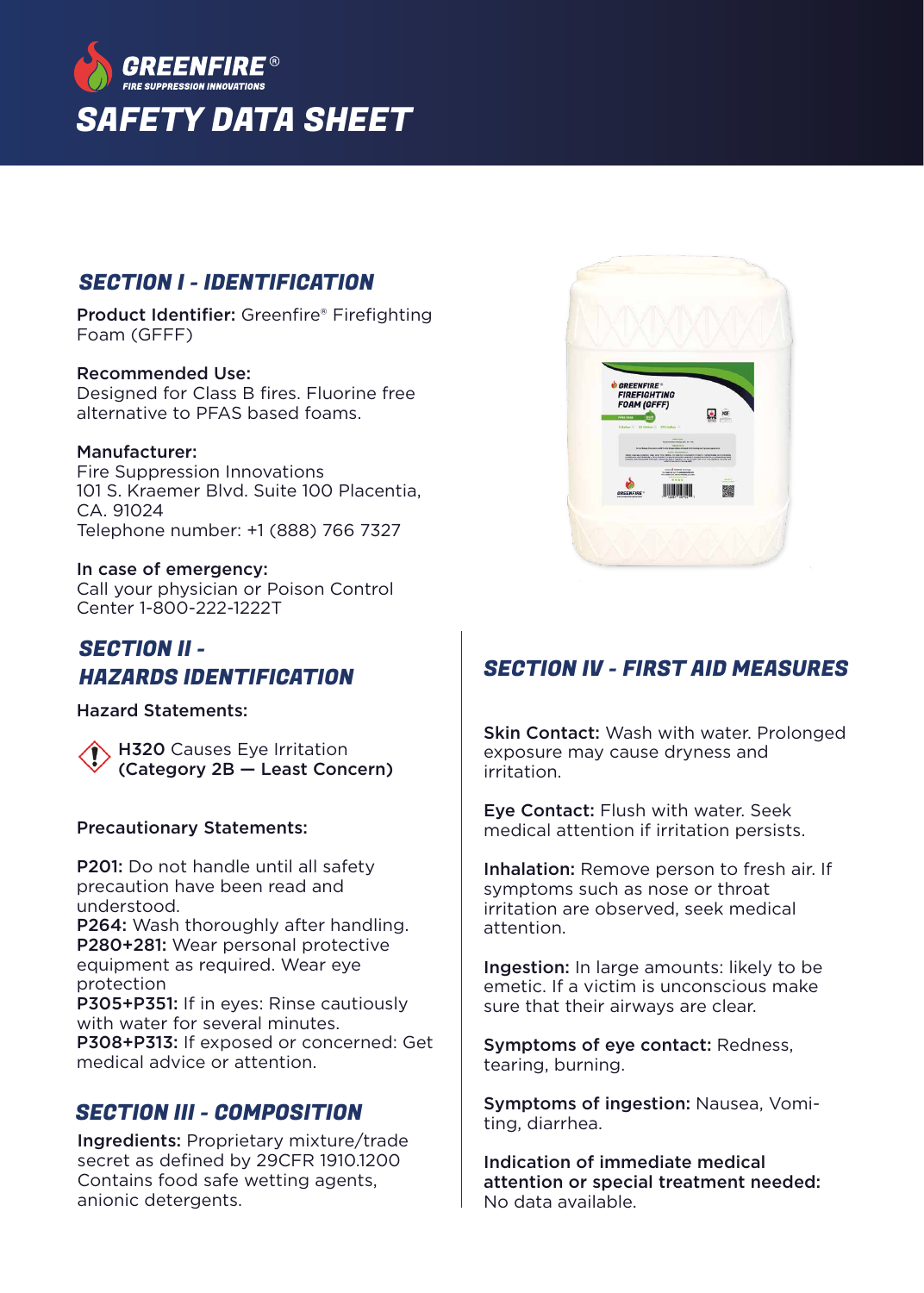## SECTION V - FIRE-FIGHTING MEASURES

Product is non-flammable, non-combustible, non-explosive, intrinsically flame retardant. No special protective equipment, precautions, hazards, or extinguishing media

## SECTION VI - ACCIDENTAL RELEASE MEASURES

Personal precautions, protective equipment, and emergency procedures: Product can be very slippery! Use extreme caution walking on smooth surfaces that are wet with GreenFire®.

#### Methods and materials for cleanup:

Sorbents may be used. Prevent spills from reaching waterways. Disposal is to be performed in compliance with all federal, state and local laws. Solutions of detergents may be allowed to be flushed down sewer. First check with your local water treatment plant. In case of large spillage into water, advise local water authorities that the affected water should not be used for abstraction of potable water until natural dilution returns boron value to normal background environmental level.

## SECTION VII - HANDLING AND STORAGE

Precautions for safe handling: No unusual precautions necessary. Precautions for Storage: No unusual precautions necessary

## SECTION VIII - EXPOSURE CONTROLS / PERSONAL PROTECTION

Occupational Exposure Limits: None of the ingredients have assigned exposure limits.

### Engineering controls and Personal Protective Equipment:

Always use eye protection and suitable gloves. In circumstances where large amounts of mist is likely to be created, use appropriate ventilation and/or particulate respirator type N95 or better.

## SECTION IX - PHYSICAL AND CHEMICAL **PROPERTIES**

Appearance: Transparent straw colored or clear liquid Odor: Insignificant pH: 6.8 Freezing point: ~30F Boiling point: ~215F Flash point/Flammability/Auto ignition temperature: non-flammable Evaporation rate: similar to water Vapor pressure: similar to water Vapor density: similar to water Relative density: 1.02g/cc Solubility: miscible in water and alcohols artition coefficient: hydrophilic Decomposition temperature: dehydration begins at approximately 215F Viscosity: variable non-Newtonian

# SECTION X - STABILITY AND REACTIVITY

Reactivity: No additional information. Chemical Stability: Stable under normal conditions.

Possibility of hazardous reactions: Avoid contact with strong reducing agents such as metal hydrides or alkali metals. These can react to generate flammable hydrogen gas.

Conditions to avoid: Avoid incompatible materials.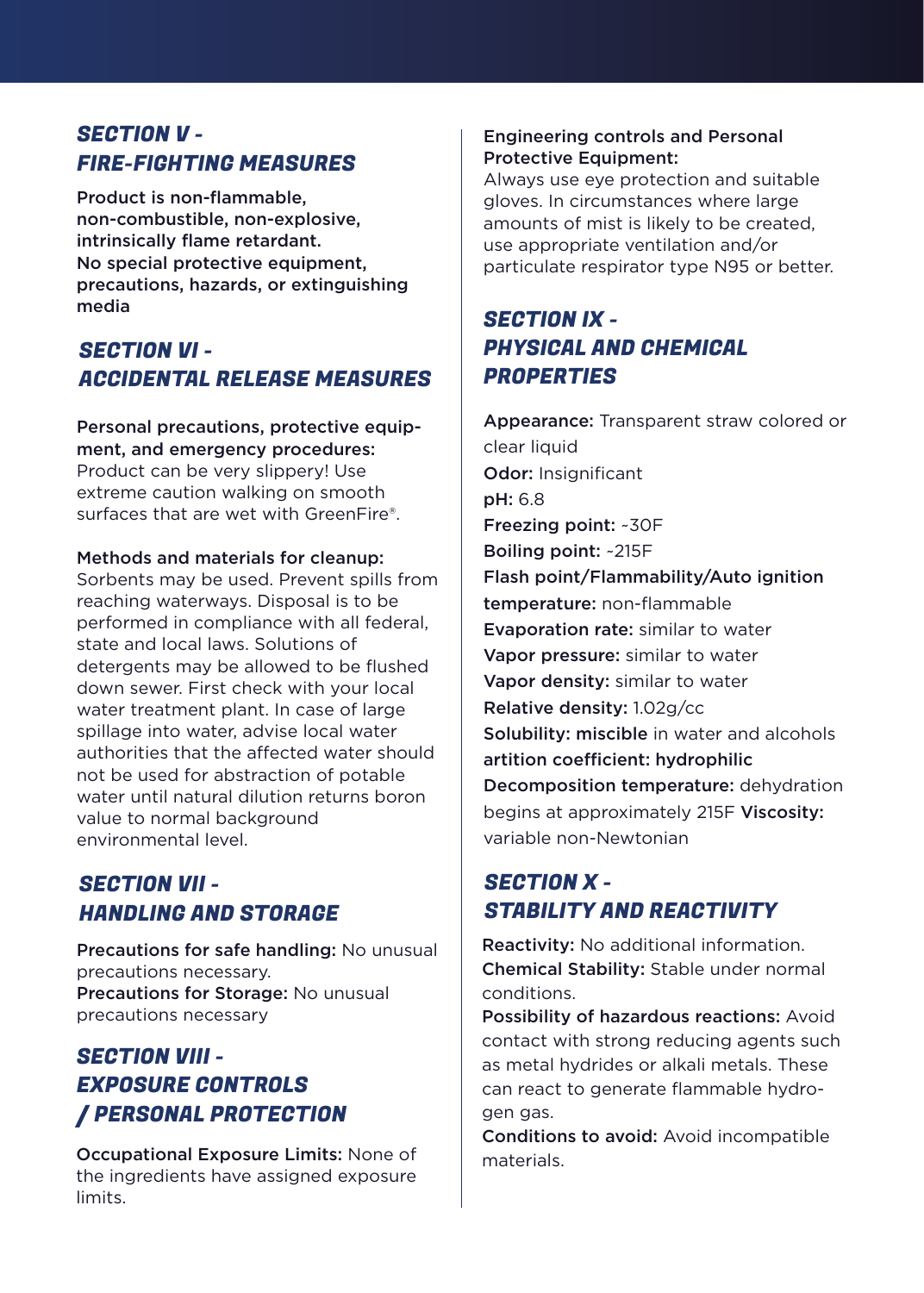Incompatible materials: Strong reducing agents such as alkali metals, metal hydrides.

Hazardous decomposition products: Hydrogen, boranes, ammonia.

## SECTION XI - TOXICOLOGICAL INFORMATION

Acute toxicity: Low acute toxicity: LD50 in rats is over 70,000 mg product/kg of body weight.

Skin corrosion/irritation: Prolonged or repeated skin contact as from clothing wet with the material may cause dermatitis.

Serious eye damage/irritation: Eye irritant.

Respiratory or skin sensitization: Not a skin sensitizer.

Germ Cell mutagenicity/carcinogenicity: No component in this product in concentrations of %0.1 or greater, is identified as a carcinogen, potential carcinogen, anticipated carcinogen, or probable carcinogen according to OSHA, NTP, ACGIH, and IARC.

Reproductive Toxicity: No data available

## SECTION XII - ECOLOGICAL INFORMATION

Persistence and biodegradability: The product biodegrades rapidly with an average of 95% decomposition after 28 days.

Algal toxicity: OECD 201 Method, Pseudokirchneriella subcapitata, 72hrs, EC50=349 ppm

Invertebrate toxicity: OECD 202 Method, Daphnia magna, 48hrs, LC50=266 ppm Fish Toxicity: OECD 203 Method, Pimephales promelas, 96hrs, LC50=41 ppm

Bio-accumulating potential: Not significantly bio-accumulative.

Mobility in soil: Water soluble and is leachable through normal soil. Other adverse Effects: No data available

## SECTION XIII - DISPOSAL CONSIDERATIONS

Disposal considerations: Always dispose of in accordance with all local, state, and federal regulations. Solutions of detergents may be allowed to be flushed down sewer. First check with your local water treatment plant.

## SECTION XIV - TRANSPORT INFORMATION

US DOT: Not dangerous goods. IMDG: Not dangerous goods. IATA: Not dangerous goods.

## SECTION XV - REGULATORY INFORMATION

SARA 302: No chemicals in this material are subject to the reporting requirements of Sara Ti-tle III section 302. Sara 313: No chemicals in this material are subject to the reporting requirements of Sara Title III section 313. California Prop. 65 Components: This

product does not contain any chemicals known to the State of California to cause cancer, birth defects, or any other reproductive harm.

## SECTION XVI - REGULATORY INFORMATION

### Disclaimer of Liability

The information in this SDS was obtained from sources which we believe are reliable. However, the information is provided without any warranty, express or implied, regarding its accuracy, reliability